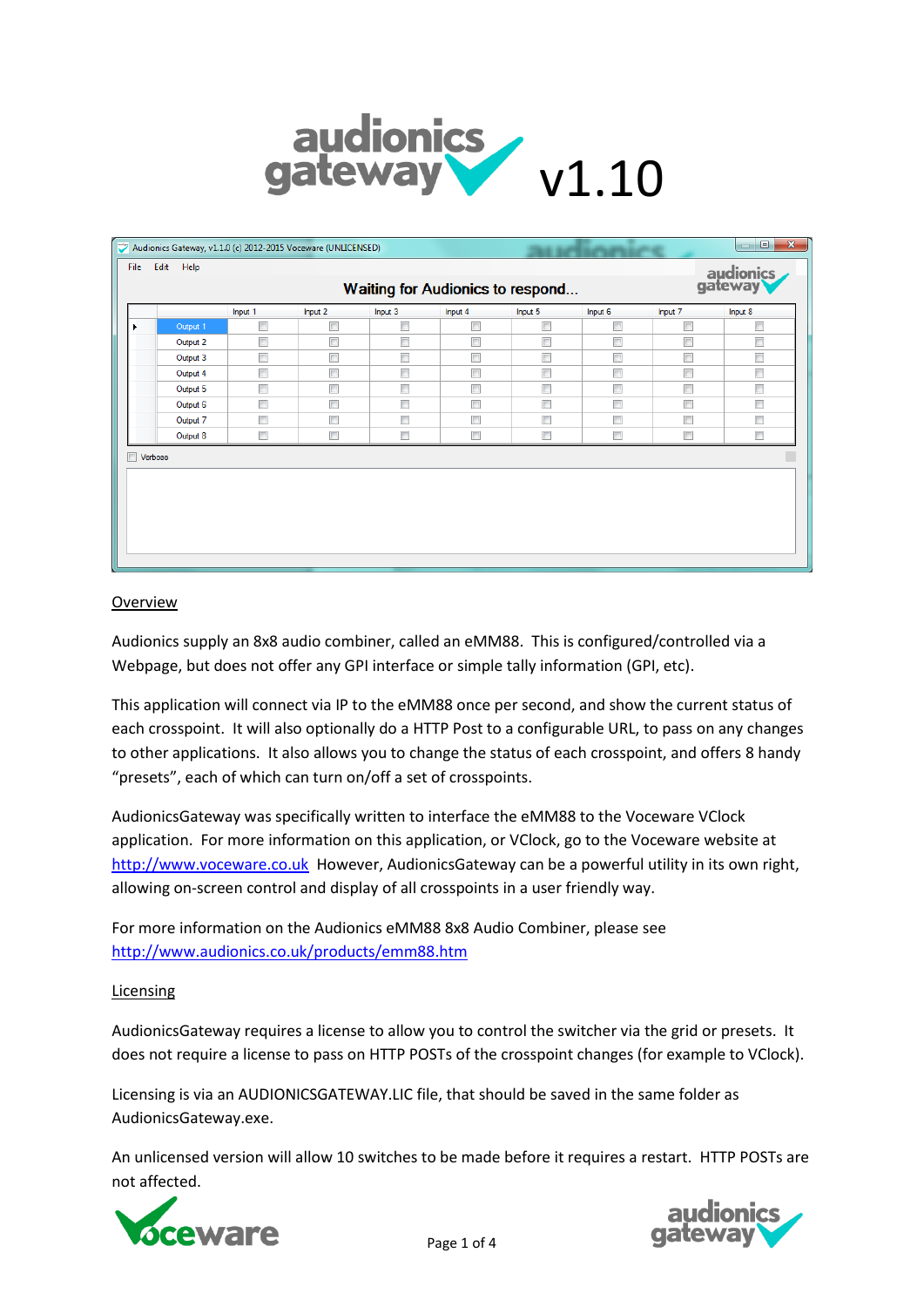# Configuration

If you run the application the first time, you will be given a warning message, telling you that you have not specified the IP address of the Audionics router:



Press OK and the application will start. It runs as a tray icon (next to the clock on the Windows taskbar):



Right click this icon and choose "show" to see the application. Then from the "Edit" Menu, choose "Config File". There are 2 sections to the file. Settings and Presets.

## **Settings**

The config file contains the following settings:

**EnableDebug** makes the application write a debug file, debug.log. This contains the current hour, then gets copied into a debug folder. It keeps 10 days of debug. Default is False (ie do not write debug files).

**VerboseOutput** defines how much gets written to the lower debug window in the application. Verbose shows every command sent and received. Useful for fault finding, but not really needed all of the time. Default is False (only show changes in state).

AllowManualSwitching enables the user to click on the grid to change the state of crosspoints. By default this is false, meaning the grid is read only.

**AudionicsIP** is where you specify the IP address that the Audionics is using. This is blank by default but the software will not do very much until you set it!

**AudionicsPort** is the port number to connect to. Default is 10303.

**AudionicsTimeout** is the time (in milliseconds) before giving up when trying to connect to the Audionics. Default 100ms.

**AudionicsID** is used when Posting information to VClock, to uniquely identify the audionics switcher. Default is EMM88, and VClock will receive a Post in the format "?Salvo=EMM88:1,2,ON" (Output 1, Input 2 is on).



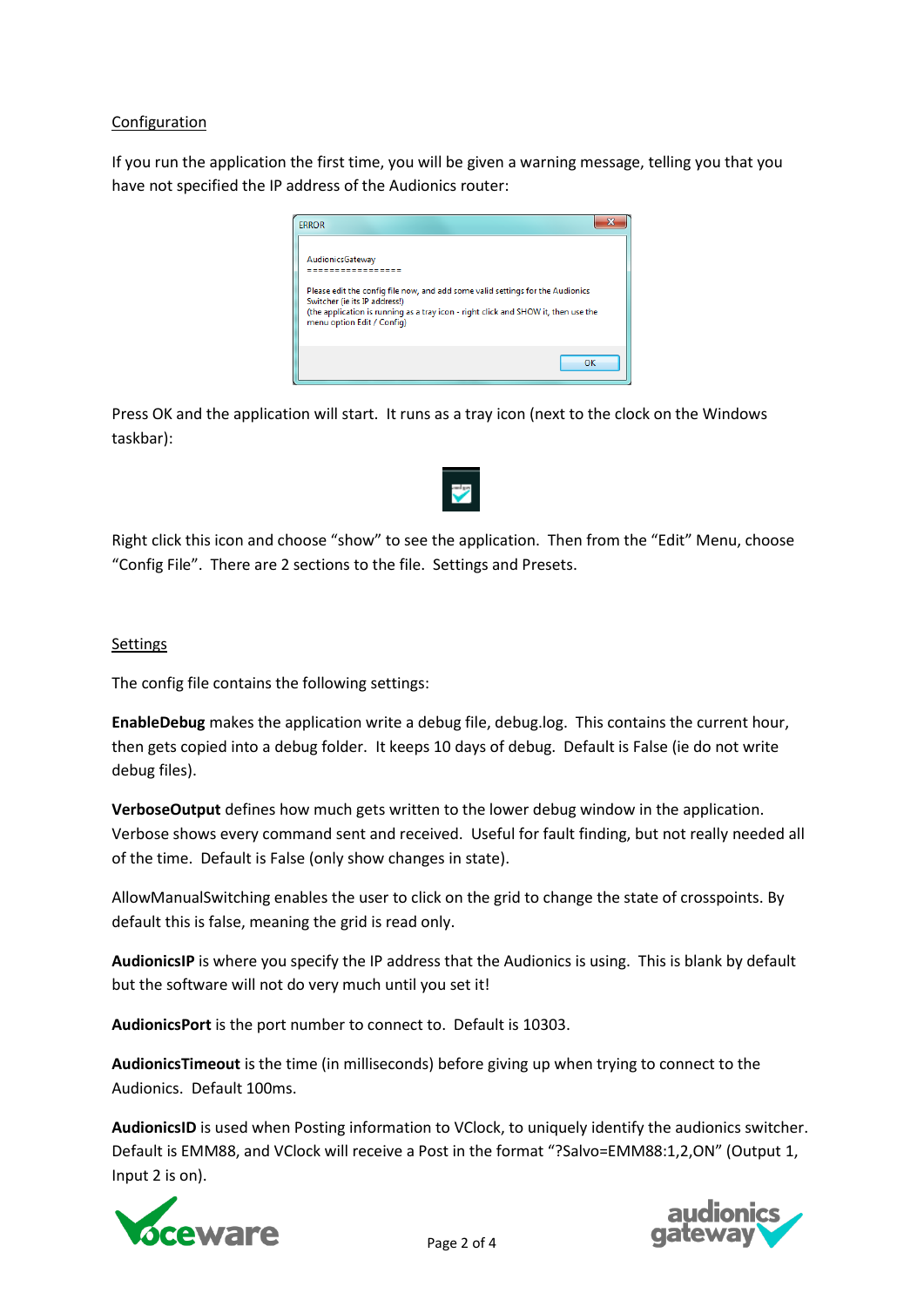PostLocation is the URL to post the data to. Default is [http://localhost:18513/vclock.](http://localhost:18513/vclock)

**PostTimeout** is the time to wait (in milliseconds) before giving up when trying to Post data to VClock. Default 250mS.

# Presets

You can define up to 8 Preset buttons, each of which can turn on or off a selection of different crosspoints. Enabling a Preset (by defining an action) enables the button on the application.

Example settings are:

Preset1=Swap~1,1,ON+1,2,OFF

Preset2 = SwapBack~1,1,OFF+1,2,ON

The first part (before the  $\sim$ ) is the title of the button. Then it is a list of actions, each separated by a "+". Each action is in the format Output,Input,State. So Preset 1 above turns Output 1 Input 1 ON and Output 1 Input 2 OFF.

## **Usage**

| <b>Eile</b>    | Edit<br>$He$ lp     |                          |                                                                                                                                                                                                |                         |                         |                          |                          |                         |                         |
|----------------|---------------------|--------------------------|------------------------------------------------------------------------------------------------------------------------------------------------------------------------------------------------|-------------------------|-------------------------|--------------------------|--------------------------|-------------------------|-------------------------|
|                |                     |                          |                                                                                                                                                                                                |                         | This is a switch        |                          |                          |                         |                         |
|                |                     | <b>INPUT 01</b>          | INPUT <sub>02</sub>                                                                                                                                                                            | INPUT <sub>03</sub>     | <b>INPUT 04</b>         | <b>INPUT 05</b>          | <b>INPUT 06</b>          | INPUT <sub>07</sub>     | <b>INPUT 08</b>         |
|                | OUTPUT <sub>1</sub> | $\overline{\mathsf{v}}$  | $\overline{\mathbf{v}}$                                                                                                                                                                        | V                       | $\overline{\mathsf{v}}$ | $\overline{\mathbf{v}}$  | $\overline{\mathcal{L}}$ | $\overline{\mathbf{v}}$ | $\overline{\mathbf{v}}$ |
|                | <b>OUTPUT 2</b>     | $\overline{\mathsf{v}}$  | √                                                                                                                                                                                              | V                       | V                       | $\overline{\mathcal{A}}$ | ∛                        | V                       | $\overline{\mathsf{v}}$ |
|                | <b>OUTPUT 3</b>     | $\overline{\mathsf{v}}$  | √                                                                                                                                                                                              | V                       | V                       | $\sqrt{ }$               | ∛                        | V                       | $\overline{\mathsf{v}}$ |
|                | <b>OUTPUT 4</b>     | $\overline{\mathsf{v}}$  | $\overline{\mathsf{v}}$                                                                                                                                                                        | V                       | $\overline{\mathsf{v}}$ | $\sqrt{2}$               | $\overline{\mathbf{v}}$  | V                       | $\overline{\mathsf{v}}$ |
|                | <b>OUTPUT 5</b>     | $\overline{\mathsf{v}}$  | $\overline{\mathsf{v}}$                                                                                                                                                                        | $\overline{\mathsf{v}}$ | $\overline{\mathsf{v}}$ | $\sqrt{2}$               | $\overline{\mathcal{J}}$ | $\overline{\mathsf{v}}$ | $\overline{\mathsf{v}}$ |
|                | <b>OUTPUT 6</b>     | $\overline{\mathsf{v}}$  | $\overline{\mathcal{J}}$                                                                                                                                                                       | V                       | $\overline{v}$          | $\overline{\mathsf{v}}$  | $\overline{\mathbf{v}}$  | $\overline{\mathsf{v}}$ | $\overline{v}$          |
|                | <b>OUTPUT 7</b>     | $\overline{\mathcal{A}}$ | $\overline{\mathsf{v}}$                                                                                                                                                                        | V                       | V                       | $\overline{\mathsf{v}}$  | $\overline{\mathbf{v}}$  | V                       | $\overline{\mathbf{v}}$ |
|                | <b>OUTPUT 8</b>     | $\overline{\mathbf{v}}$  | ∛                                                                                                                                                                                              | V                       | V                       | $\overline{\mathsf{v}}$  | $\overline{\mathbf{v}}$  | V                       | $\overline{\mathsf{v}}$ |
| <b>Nerbose</b> |                     |                          | Presets:<br>Swap                                                                                                                                                                               | Swap Back               |                         |                          |                          |                         |                         |
|                |                     |                          |                                                                                                                                                                                                |                         |                         |                          |                          |                         |                         |
|                |                     |                          | .10/10/2012 20:47:50.956: Initialising<br> 10/10/2012 20:47:50.959: Posting Salvo=EMM88:1,1,ON;Salvo=EMM88:1,2,ON;Salvo=EMM88:1,3,ON;Salvo=EMM88:1,5,ON;Salvo=EMM88:1,6,ON;Salvo=EMM88:1,7,ON; |                         |                         |                          |                          |                         |                         |
|                |                     |                          |                                                                                                                                                                                                |                         |                         |                          |                          |                         |                         |
|                |                     |                          |                                                                                                                                                                                                |                         |                         |                          |                          |                         |                         |
|                |                     |                          |                                                                                                                                                                                                |                         |                         |                          |                          |                         |                         |
|                |                     |                          |                                                                                                                                                                                                |                         |                         |                          |                          |                         |                         |

The above screenshot shows a working system, connected to an Audionics EMM88. The title "This is a switch" at the top is read directly from the EMM88, as are the row and column titles (output destination names and input source names from the switcher).

In the above example, ALL inputs are enabled for all outputs. There are two buttons "Swap" and "Swap Back", which are the presets set in the config file detailed above.